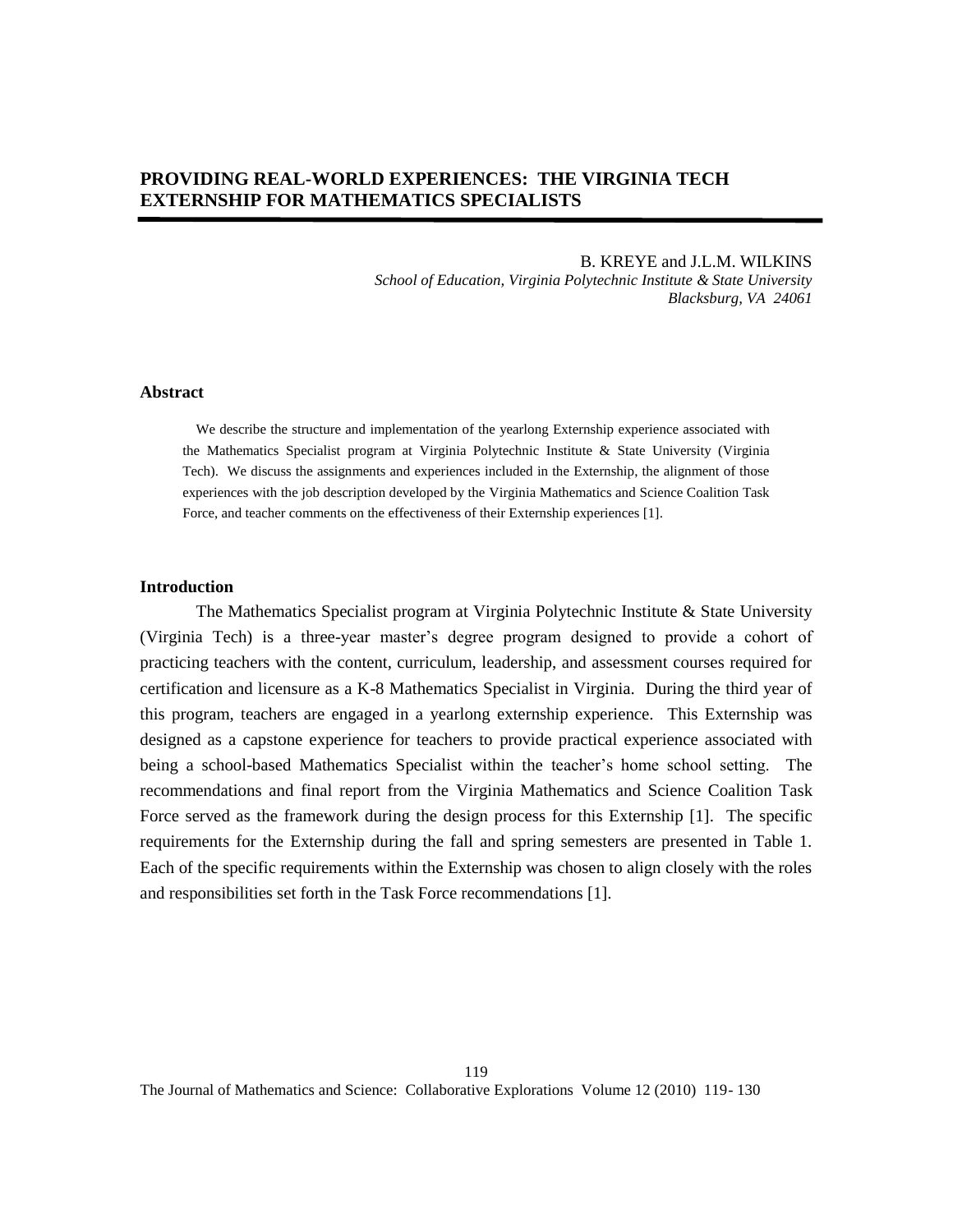# 120 **B. KREYE and J.L.M. WILKINS**

# **Table 1 Requirements of Externship**

| <b>REQUIREMENT</b>                                                   | <b>DESCRIPTION</b>                                                                                                                                                                                                                                                                                               |  |
|----------------------------------------------------------------------|------------------------------------------------------------------------------------------------------------------------------------------------------------------------------------------------------------------------------------------------------------------------------------------------------------------|--|
| <b>FALL SEMESTER</b>                                                 |                                                                                                                                                                                                                                                                                                                  |  |
| needs assessment                                                     | This report included an outline of the mathematics teaching and<br>learning needs of the school and how they relate to the project to be<br>conducted for the Spring, a review of literature related to the chosen<br>project, project implementation plan, and expected outcomes (personal<br>and school-based) |  |
| principal meetings                                                   | As part of the needs assessment, teachers were to meet with their<br>principals during the yearlong Externship to discuss needs and issues.                                                                                                                                                                      |  |
| grade-level meetings                                                 | As part of the needs assessment, teachers were required to meet with<br>each grade level to discuss hopes and needs for math.                                                                                                                                                                                    |  |
| lead a faculty or<br>department meeting<br>related to math           | As part of the needs assessment, teachers were to take on a leadership<br>role in a faculty or department meeting based on discussions with the<br>principal.                                                                                                                                                    |  |
| contribute to the<br>implementation of a<br>district-wide initiative | The cohort was required to develop a professional development<br>experience for all teachers in the district related to the Enhanced Scope<br>and Sequence Plus document.                                                                                                                                        |  |
| thought papers/<br>reflection                                        | Throughout the semester classes, teachers responded to writing<br>prompts designed to have them reflect on different aspects of the needs<br>assessment process and experiences.                                                                                                                                 |  |
| activity log/time log                                                | Teachers were required to keep a log listing the types of activities<br>engaged in as a Mathematics Specialist and the approximate time<br>associated with each activity.                                                                                                                                        |  |
| <b>SPRING SEMESTER</b>                                               |                                                                                                                                                                                                                                                                                                                  |  |
| final project                                                        | Based on the needs assessment, each teacher was required to conduct a<br>final school-based project to address the determined need. This<br>initiative was to represent a systemic program-be more than a "one-<br>shot" initiative.                                                                             |  |
| report of final project                                              | This report included the background literature review for the chosen<br>project, rationale for the project, needs assessment, implementation<br>plan, anticipated outcomes or research questions,                                                                                                                |  |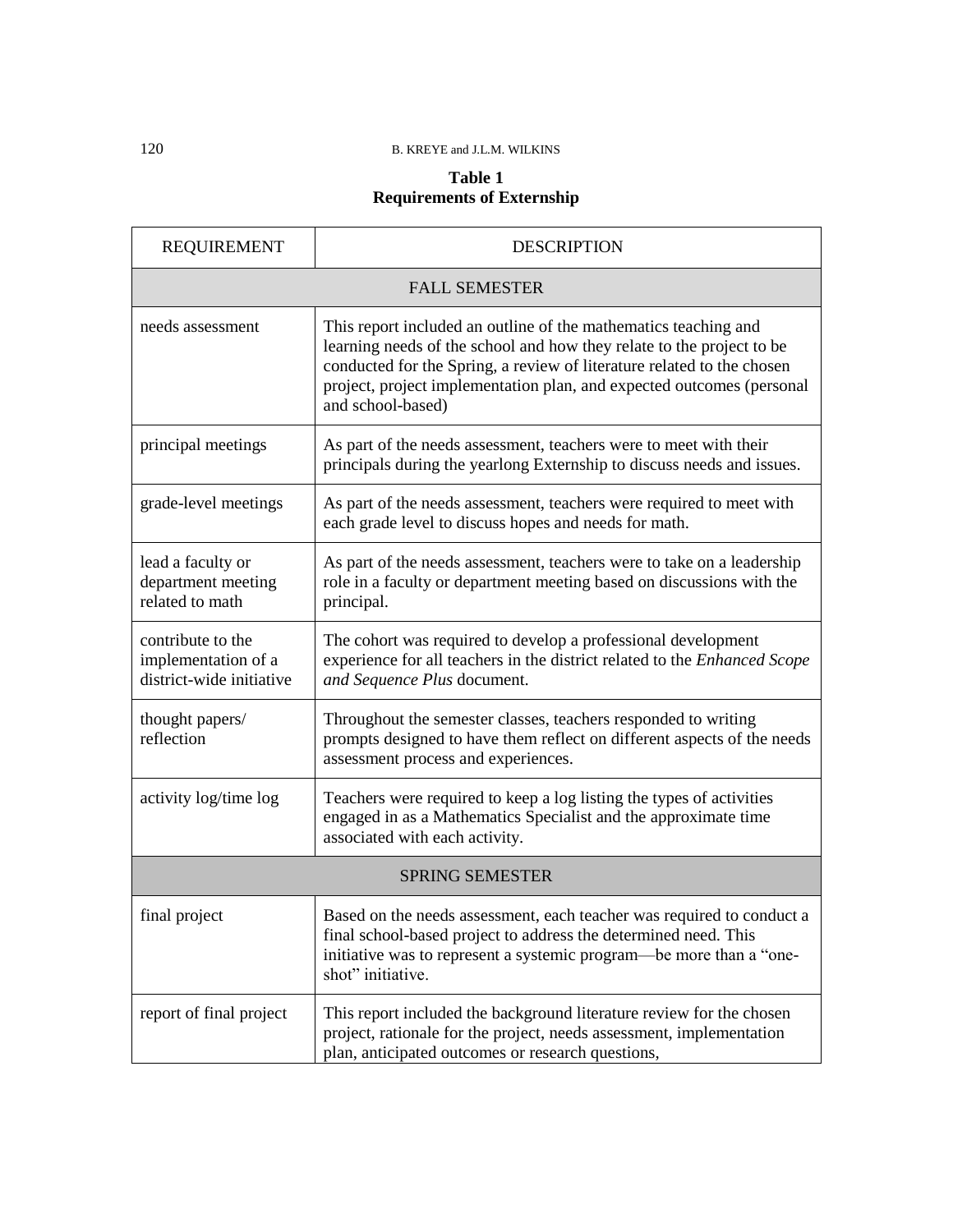PROVIDING REAL-WORLD EXPERIENCES: THE VIRGINIA TECH EXTERNSHIP … 121

|                                  | methodologies/procedures, findings/outcomes, an overall discussion of<br>the project, its impact and implications for future plans.                                                                                                                            |
|----------------------------------|----------------------------------------------------------------------------------------------------------------------------------------------------------------------------------------------------------------------------------------------------------------|
| presentation of final<br>project | Teachers were to present a 20-30 minute presentation of the chosen<br>project—background literature, needs assessment, rationale for project,<br>plan implementation, results, evaluation of the project, and<br>implications for the findings of the project. |
| activity log/time log            | Teachers were required to keep a log listing the types of activities<br>engaged in as a Mathematics Specialist and the approximate time<br>associated with each activity.                                                                                      |
| thought papers/<br>reflections   | Throughout the semester, teachers responded to writing prompts<br>designed to have them reflect on different aspects of the needs<br>assessment process and experiences.                                                                                       |

#### **Experiences Prior to and Concurrent with the Externship**

The seventeen teachers that were involved in the initial Externship experience were in their third and final year of the Mathematics Specialist program at Virginia Tech. Fourteen of the participants were teachers from a local school district and three were acting Mathematics Specialists within a city school district. Prior to the Externship, the teachers had completed five mathematics content courses, as well as two courses entitled *Assessment in Mathematics* and *Mathematics Education Leadership I*. Through the leadership course, the teachers learned about content area coaching and mentoring, and each was involved in the full coaching process (interview, pre-conference sessions, lessons, and post-conference sessions) with both a new teacher and a veteran teacher at each of their schools [2]. At the beginning of *Leadership I*, the principal of each teacher was visited by university faculty to discuss and describe the structure and expectations for that course.

Concurrent with the yearlong Externship, the teachers were enrolled in the fall in a course entitled *Advanced Curriculum and Instruction in Elementary and Middle School Mathematics*, in which they were involved in conducting a formal lesson study with a group of their peers in their home schools. As part of this course, teachers were also required to present a session (individually or in a small group) at the local annual conference of the Blue Ridge Council of Teachers of Mathematics. In the spring, they were concurrently enrolled in *Mathematics Education Leadership II*. These prior and concurrent experiences set the stage and prepared these teachers for the requirements of the Externship.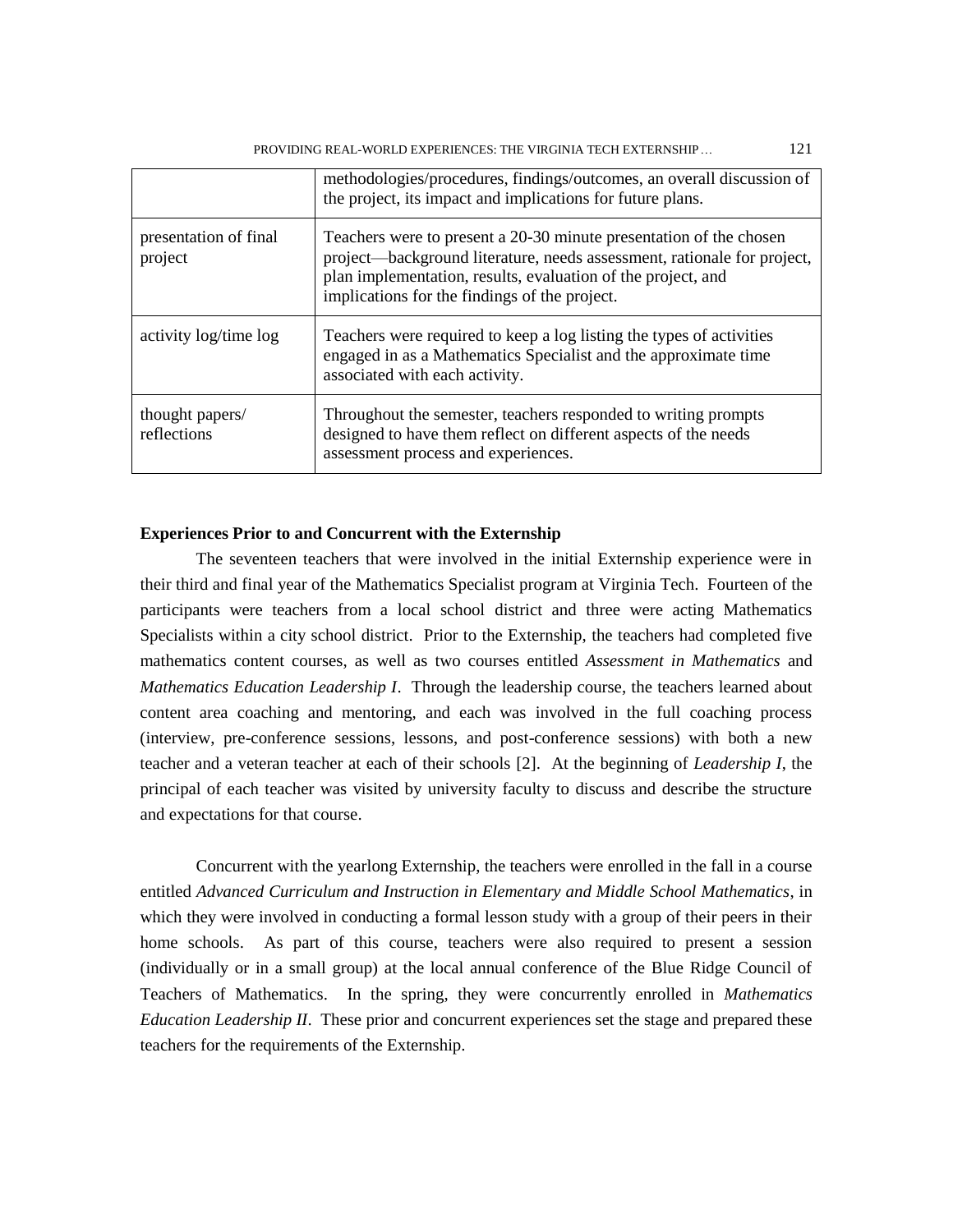#### **Externship Components: Needs Assessment**

The general goal of the yearlong Externship was to have the teachers conduct needs assessments in the early fall of the mathematics teaching and learning in the teachers' home schools through interviews, discussions, and observations. The needs assessments provided the groundwork and framework for the implementation of a school-based initiative during the late fall and spring which served as the culminating experience for the teachers and their final master's degree projects. By working within the teachers' home schools, the support of the principals and faculty colleagues enabled the teachers to work through this entire process in a safe and supportive environment.

#### **Externship Components: Principal Meetings**

The principals of program teachers and the district mathematics supervisors for the three Mathematics Specialists were visited by a Virginia Tech mathematics education faculty member to discuss the design of the Externship requirements and experiences. These meetings occurred before the teachers began the needs assessment process. During the Externship, the teachers interviewed the principals concerning their work and to determine the principals' vision concerning Mathematics Specialists, the mathematical needs within the school building, and concerns or issues that the principals wanted addressed through the Externship process. These meetings not only engaged the principals in the needs assessment process, but also kept the principals connected to the school-based project and helped initiate principal support for the teachers.

#### **Externship Components: Grade-Level Meetings**

As a part of the needs assessment, each teacher met with each grade level within their school (and in effect met with all teachers in the building) to discuss hopes and needs for mathematics in the building. These meetings required teachers to take on a leadership role in facilitating these discussions which were focused on specific school-based and grade-level mathematical needs. During these meetings, discussions tended to center on, for example, *SOL* data, classroom data, classroom issues and problems, perceived gaps in students' mathematical understanding, and math content with which students struggled.

### **Externship Components: Faculty or Department Meeting**

As part of the Externship, teachers were required to lead a faculty or department meeting. Through this experience, teachers were able to take on more of a school-based leadership role,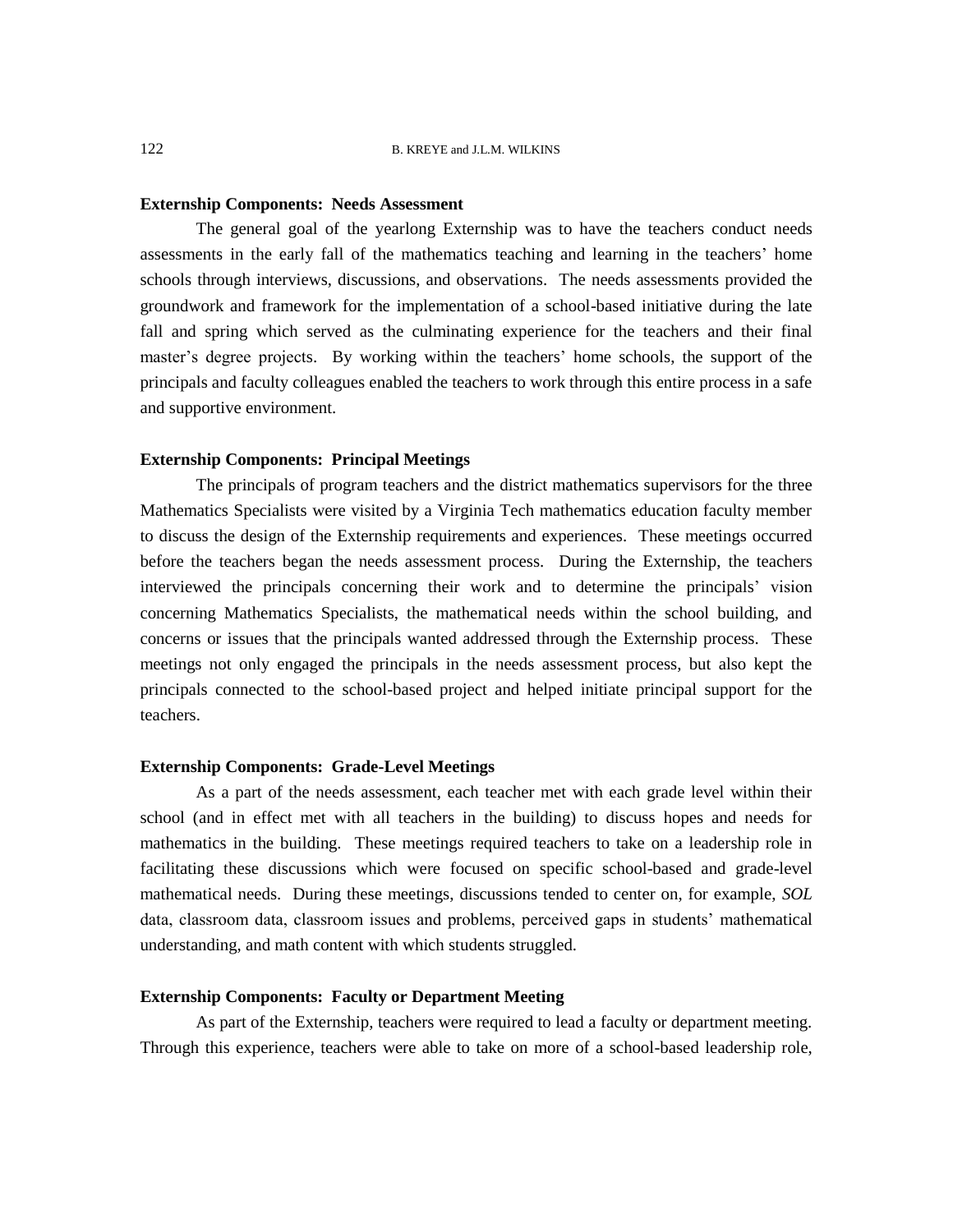leading a schoolwide discussion of the mathematical needs within the building. These meetings allowed for schoolwide discussions across all grade levels. Therefore, these discussions tended to focus on overall school concerns about mathematics, such as vertical alignment of concepts, schoolwide problem areas as evidenced in overall school *SOL* data, and weaknesses of students from one grade to the next.

#### **Districtwide Initiative**

 The one shared experience for all teachers in the cohort was designed to provide teachers with the experience of working with a school district initiative. All of the teachers in the cohort were trained on the *Enhanced Scope and Sequence Plus* document [3]. They were then required to plan and provide professional development opportunities for fellow teachers on the appropriate applications and usefulness of this resource. The teachers could work individually or in small groups to design and present this professional development activity to school faculty groups.

#### **Reflections and Class Meetings**

Throughout the yearlong Externship experience, eight class meetings were scheduled. During these meetings, activities were designed to support and guide the teachers through this shared experience. Teachers were given very specific writing prompts (see Table 2) to have them reflect on the ongoing needs assessment process and other school-based experiences. These prompts allowed the teachers to reflect on and then share their experiences, issues, and concerns. This mutual sharing provided support for the teachers as they discussed generalities together and brainstormed strategies for dealing with issues or concerns. Even though the nature of each teacher's individual investigation depended on the structure and needs of each individual school, they could share and support each other throughout the process.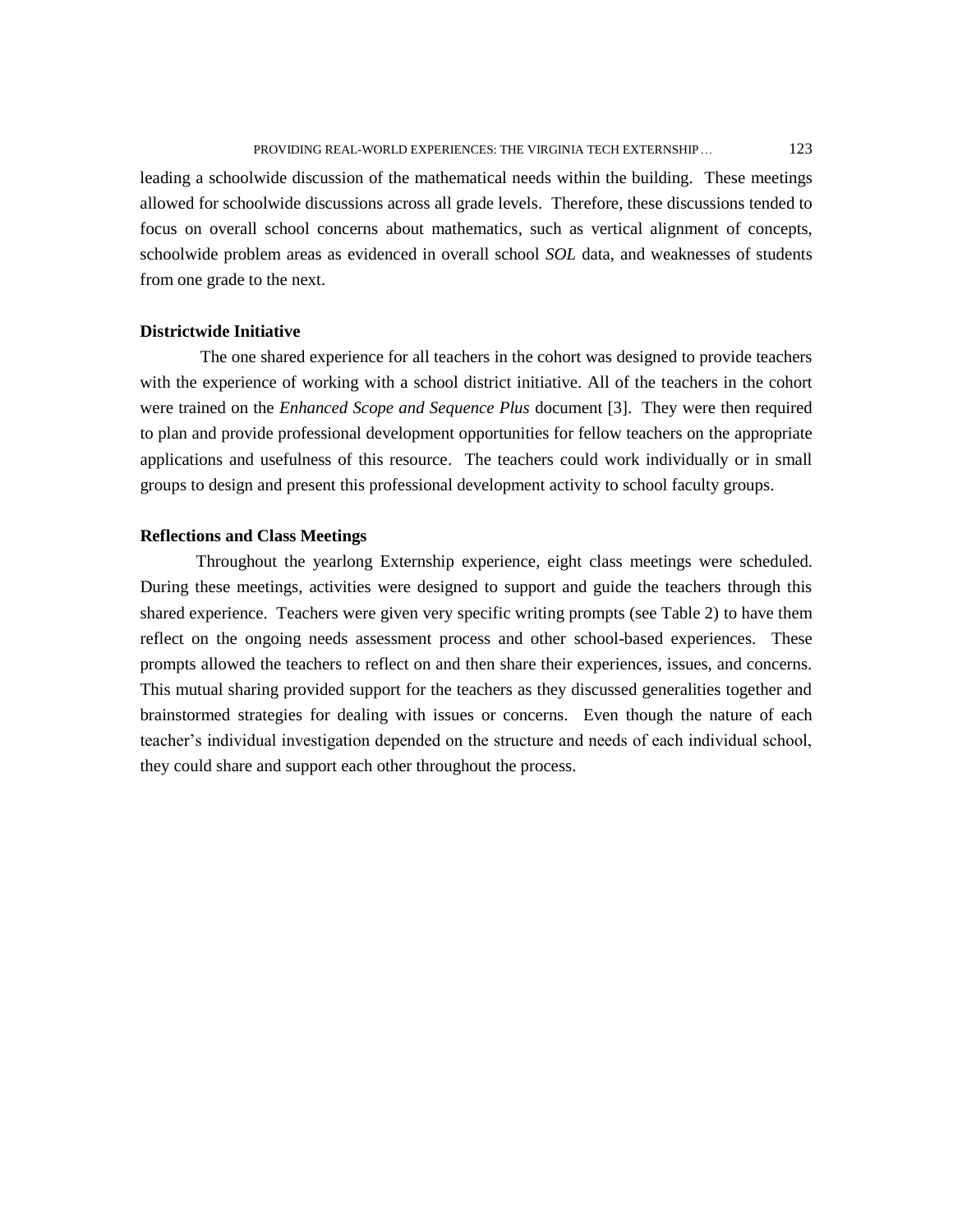# **Table 2 Writing Prompts**

| <b>DATE</b> | WRITING PROMPT                                                                                                                                                                                                                                                                                                                                                                                                             |  |
|-------------|----------------------------------------------------------------------------------------------------------------------------------------------------------------------------------------------------------------------------------------------------------------------------------------------------------------------------------------------------------------------------------------------------------------------------|--|
| <b>SEPT</b> | What are your expectations of the Externship?                                                                                                                                                                                                                                                                                                                                                                              |  |
| <b>OCT</b>  | Do you feel prepared for the Mathematics Specialist position? If yes, why? If no,<br>what do you feel you still need to know?                                                                                                                                                                                                                                                                                              |  |
| <b>DEC</b>  | Reflect on what you have learned about yourself as a Mathematics Specialist<br>through the needs assessment process for your school.                                                                                                                                                                                                                                                                                       |  |
| <b>FEB</b>  | Have you begun the implementation of your project? If yes, describe one thing that<br>you have done as a part of the implementation and briefly discuss<br>strengths/weaknesses, successes/"wish I had done differently". If no, describe what<br>you plan to do first.                                                                                                                                                    |  |
|             | As you begin the implementation of your project, discuss your attitudes toward<br>working with students, teachers, or parents, etc. as a "Mathematics Specialist."                                                                                                                                                                                                                                                         |  |
| <b>MAY</b>  | Reflecting on your Externship experience this year, list and discuss two aspects of<br>the Externship that you feel have had the greatest impact on your beliefs about your<br>ability to be a successful Mathematics Specialist. Discuss one thing that you feel<br>would have enhanced your Externship experience and ultimately would have better<br>enhanced your potential to be a successful Mathematics Specialist. |  |

### **Externship Components: Activity Log/Time Log**

Throughout the activities surrounding the needs assessments, teachers kept activity/time logs, documenting all types of activities related to being a Mathematics Specialist in their schools during the year and the amount of time associated with each activity. Once these teachers began the schoolwide needs assessment process, they noticed a shift in their status with other school personnel. Although they were not officially Mathematics Specialists, the role of the teachers informally shifted from classroom teacher to that of a building-level Mathematics Specialist. The principals, fellow faculty, and staff began to treat many of the teachers as Mathematics Specialists; for example, they asked content questions, assessment questions, and sought advice on instructional strategies. Through this documentation process, the teachers could capture these changes in their roles.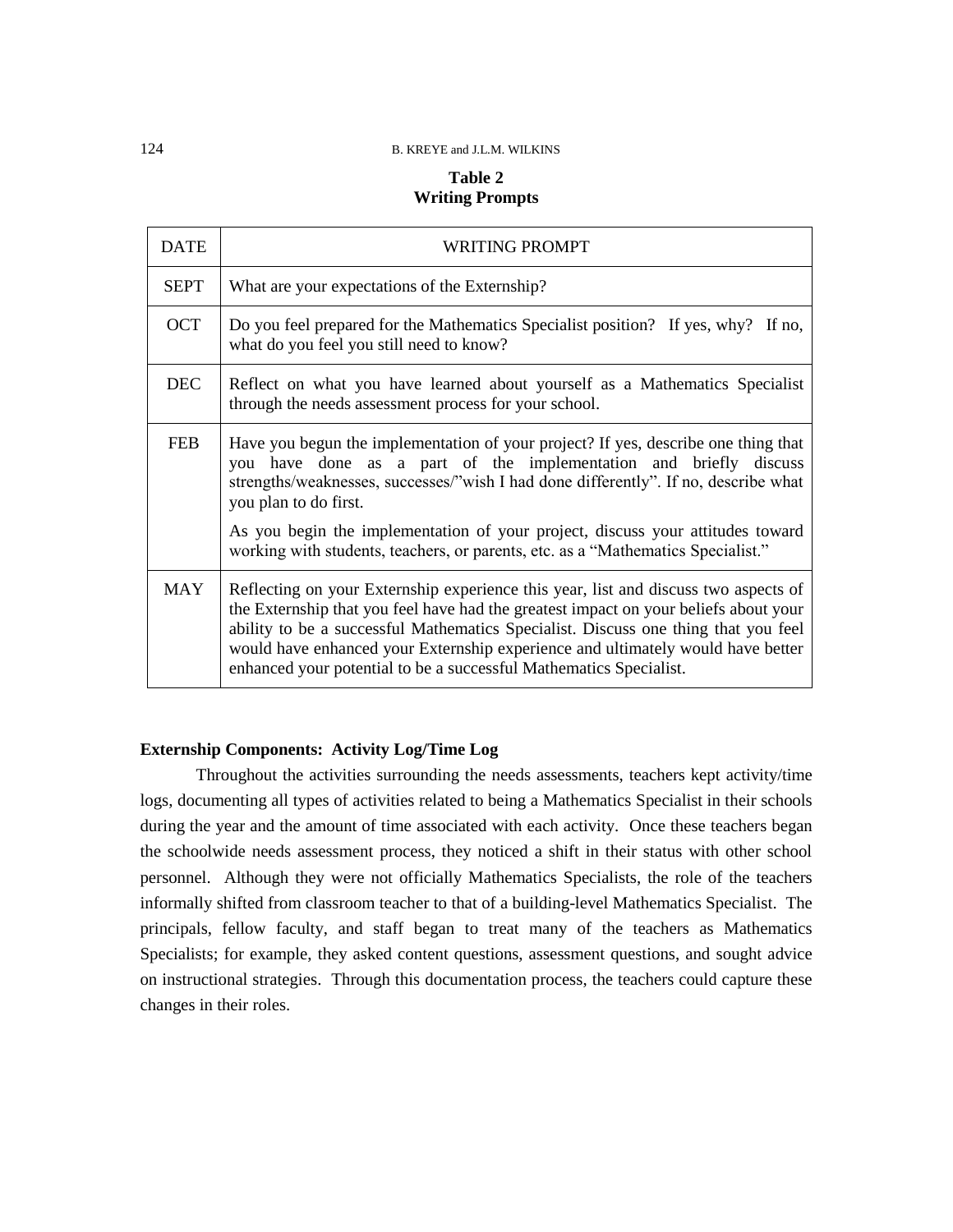#### **Externship Components: Final Project**

Based on the needs assessment, each teacher conducted a final school-based project intended to address one of the identified school-based needs in the area of mathematics. This project was to be a systemic program—not a "one-shot" initiative—consisting of a series of meetings, workshops, or instructional sessions that was documented and evaluated over the course of the Externship. Once the specific need was identified, each teacher conducted a literature review to determine appropriate ways to address the determined need. From this research, teachers were able to gain research-based support for the design and structure of their initiative.

Specific projects resulted from the individual needs assessments conducted by the teachers (see Table 3). In three instances, multiple teachers were faculty at the same school so they held the meetings and discussions within the needs assessment process together. In these cases, individual teachers performed individual reviews of the literature and then a joint decision was made as to the most appropriate project for the school. Each individual teacher carried out the implementation of the chosen project. During the implementation of the initiative, teachers were visited and observed by Virginia Tech mathematics education faculty.

### **Table 3 Title and Description of Teacher Final Projects**

### **Vertical Alignment Through Communication**

-designed, initiated, and facilitated cross grade-level meetings to discuss *SOL* requirements, instructional strategies, manipulatives used, and math concepts taught

## **Using Assessment to Plan Instruction**

-facilitated collaboration between all grade 2 teachers to implement use of exit slips, anecdotal teacher comments, and other assessment strategies to determine placement of all grade 2 students into groups (remediation, extra practice, and enrichment); used parent volunteers and literacy volunteers to focus students on the created activities designed to meet the needs of each of these groups

### **Measuring the Alignment of Instructional Delivery in Computation**

-designed and facilitated a meeting involving all the faculty across two schools (a primary school that feeds into an elementary school) to focus discussions between all grade-level teachers on instructional strategies, vocabulary, algorithms, and manipulatives that currently are being used to teach computation

# **Parent Nights**

-designed and implemented parent nights to teach parents the alternative algorithms of partial sums, partial products, and lattice multiplication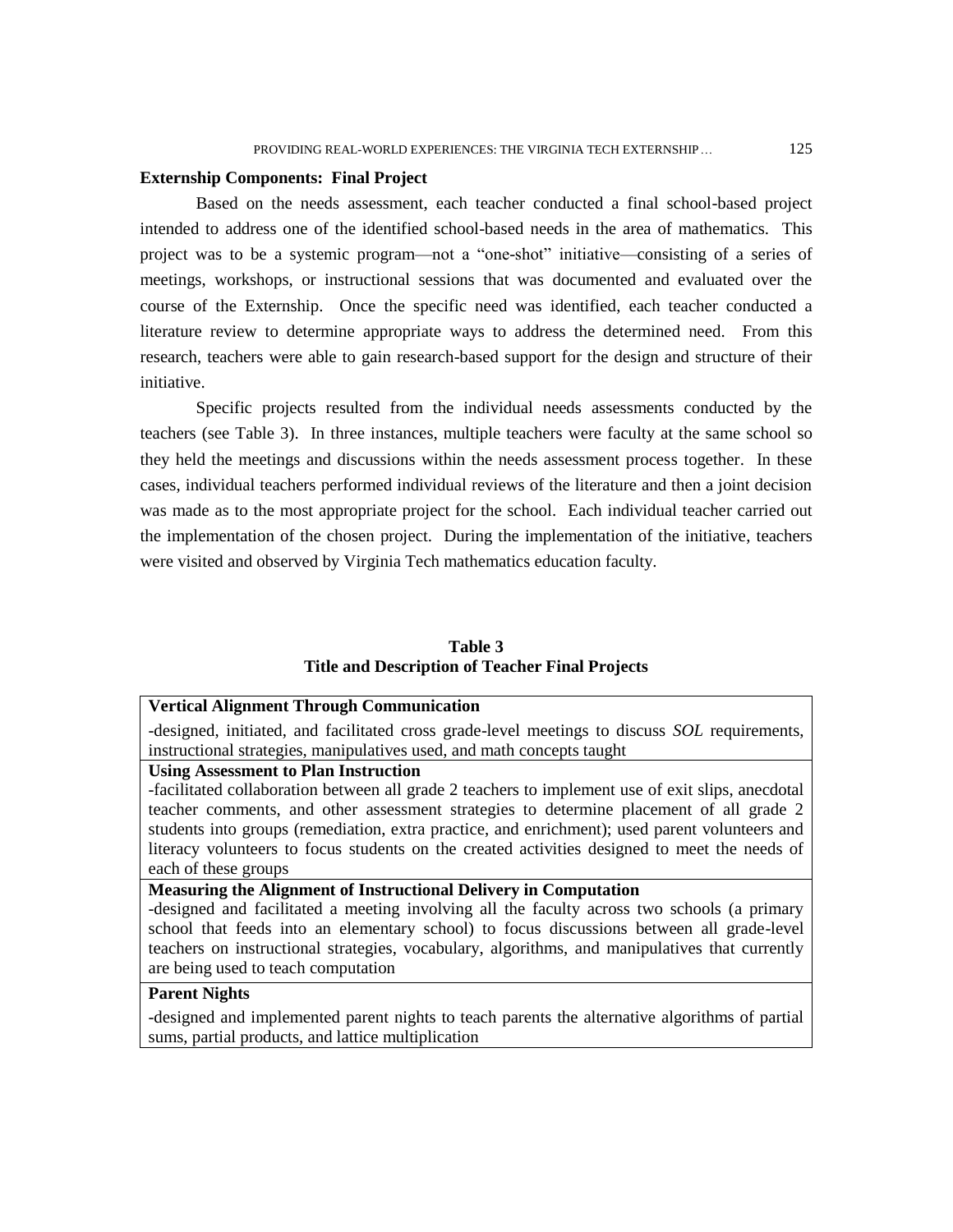# **Leap into Learning**

-used data to select small groups of students (upper elementary) to attend 18 before school remediation sessions scheduled over 18 weeks

-designed curriculum materials and taught the sessions

-focused on vocabulary around operations

# **Building Computational Fluency**

-created and presented a whole-faculty staff development workshop on computational mastery -planned and facilitated Math Mondays, a tutoring session for struggling students using Virginia Tech tutors and math games

-focused Learning Lunches on math issues, presented workshop for parent volunteers

-coordinated efforts of retired teachers acting as tutors at local trailer parks (created binders of math materials and presented staff development for the tutors)

### **Manipulative Project**

-surveyed teachers and presented mini-professional development sessions on the topics of fractions, operations, and number sense

-designed and presented whole school staff development on manipulative use

-compiled a school-wide listing of all manipulatives

# **Building Computation and Estimation Skills Using Games, Manipulatives, and Songs**

-assisted SOL remediation tutor to identify students using SOL data

-designed and led whole-faculty meeting on *SOL* data results for school to identify areas of concern

-planned and facilitated workshop "Fun with Fractions"

-facilitated whole school implementation of the use of multiplication fact songs

**Building a Mathematical Community One Lesson Study at a Time**

-created, administered, and analyzed faculty survey on areas of concern

-used results to choose topic to use for Lesson Study format within two different grade levels (plan lesson, teach, reflect)

# **From Summative to Formative Data**

-worked with school math teachers to interpret state assessments

-facilitated discussions with faculty on the use of formative assessment strategies

-assisted teachers in implementing formative assessments (exit slips, observation check lists, reflections, student self-evaluations, student interviews)

# **The Math Toolbox Program**

-applied and received grant and using these funds purchased manipulatives (cuissennaire rods, rulers, base 10 blocks, and *Everyday Math* card decks) to create parent kits

-designed and presented 5 parent night sessions (games, cuisennaire rods, base-ten blocks, time and money, Achievement Record process) and gave all participating parents a math toolkit

# **Understanding Math Plus (districtwide software package)**

- designed evaluation process of the software package and use based on funding costs

# **Teachers + Fractions + Manipulatives = Understanding**

-designed and facilitated 3 sessions of professional development for districtwide faculty -created binder for presentation and to give to participating teachers

-observed participating teachers for manipulative use as follow-up to sessions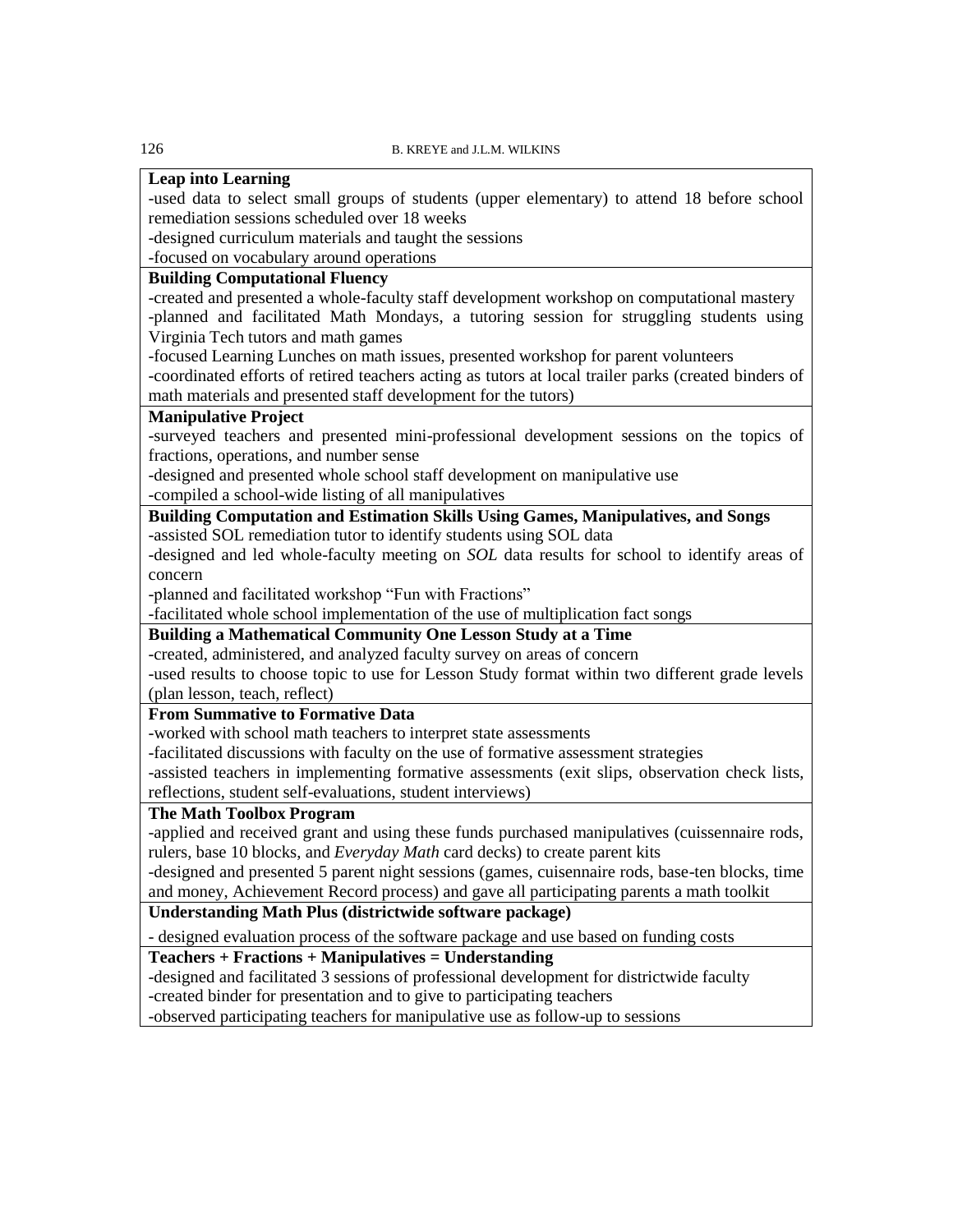#### **Externship Components: Final Report**

The teachers were required to produce a final report discussing the following topics: 1) the needs assessment; 2) the background literature supporting the final project; 3) the project's implementation plan, anticipated outcomes or research questions, methodologies/procedures, findings/outcomes; 4) overall discussion of the project; and, 5) future plans based on the outcome of the project. The process of writing a final report provided teachers with an authentic experience that would relate to the role of a school-based Mathematics Specialist: i.e., reporting to stakeholders about a school need, the implementation of an initiative to address the need, and the effectiveness of the plan.

#### **Externship Components: Presentation of Final Project**

Each teacher was required to deliver a twenty to thirty minute presentation to the cohort and to selected Virginia Tech mathematics and mathematics education faculty. This presentation addressed the background literature, needs assessment, and rationale for the chosen project. The presentation was designed to give each teacher the opportunity to discuss what was done and the results of the project, an evaluation of the project, and the implications for the findings of the project. Similar to the final report, the presentation provided teachers with the experience of communicating the results of a school-based initiative. These presentations also allowed the other teachers in the cohort to experience and follow the process of other needs assessments and initiatives in different school settings with different faculties and different sets of mathematical needs.

#### **Reflections on Externship: Effectiveness**

We feel that the Externship's close alignment with the real-world experiences that would be expected in the role of a Mathematics Specialist greatly contributed to the overall effectiveness of the experience. A school-based Mathematics Specialist must collaborate with the principal and teachers to analyze the mathematical needs of the building through interviews and discussions with different groups of teachers, as well as the whole faculty. The required needs assessment provided a structure through which this could happen during the Externship. This structure further ensured that these teachers were engaged in a systematic process of identifying a school need and conducting a review of the literature to determine an appropriate means for addressing the need. Each teacher worked within a unique school setting to determine needs and, therefore, the individual teachers were required to address very real and specific needs as they existed within each specific school.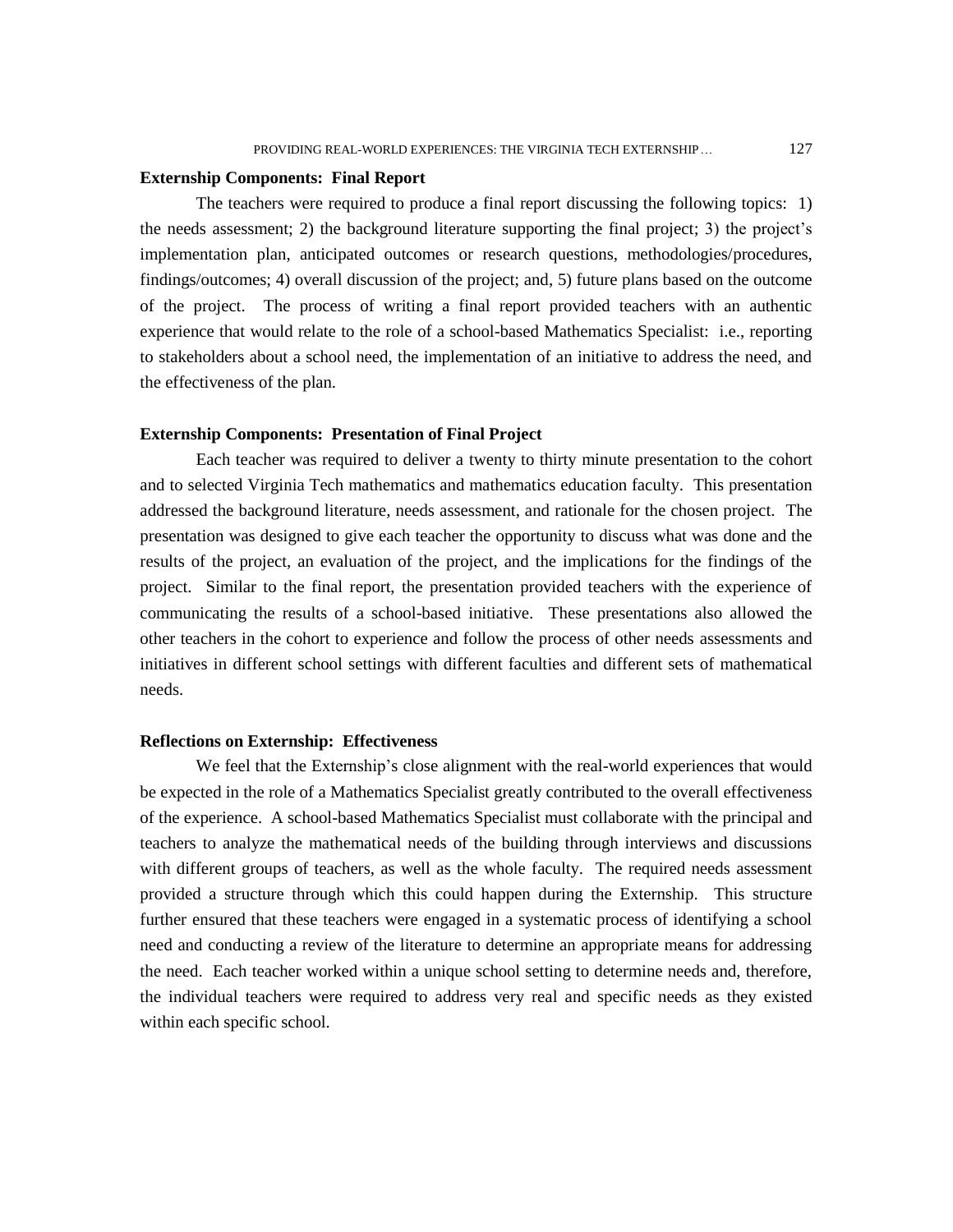### 128 B. KREYE and J.L.M. WILKINS

The continuation of scheduled class meetings throughout the Externship provided support for the teachers as they developed and carried out their individual projects. This support came through opportunities for reflection and discussion with the rest of the teachers in the cohort and the university mentors. This provided a "safety net" for these teachers as they stepped from the classrooms into schoolwide leadership positions.

#### **Reflections on Externship: Strengths**

Several aspects of the process emerged as real strengths of the designed Externship experience. One of the major strengths of the experience was that each teacher was immersed in the mathematical needs of one school. They were further required to conduct a review of the research literature to determine an appropriate plan and implementation process to address the identified needs. This individualization and close tailoring of the project to a school's need brought realism to the entire process—the needs were determined by the stakeholders within each school and the school's specific need was addressed. Another strength of the Externship was the support it provided for these teachers through continued class meetings. These meetings provided teachers with a safe environment in which to talk through issues and concerns related to their project with cohort members, as well as gain valuable insight from discussions in small and large groups.

During *Mathematics Education Leadership I*, a university faculty member met with each school principal to discuss the coaching process in which the teachers would be involved. This contact was reestablished at the beginning of the Externship with an additional meeting with the principal to discuss the expectations of teachers during the Externship. These contacts made it possible for a strong collaboration between the university and the school, ensuring that the principals felt a strong part of the entire needs assessment process and that the teachers had principal support during these experiences. Principals and other faculty provided additional support for these teachers as a result of the needs assessment and resulting project being so closely aligned with authentic school needs.

### **Concluding Teacher Comments on Externship Experiences**

At the conclusion of the Externship, the teachers were interviewed individually. In response to the final question within the interview protocol, "Is there anything that you gained from the Externship experience that you feel you did not get in any of the other courses in the master's degree program?" teachers had the following comments: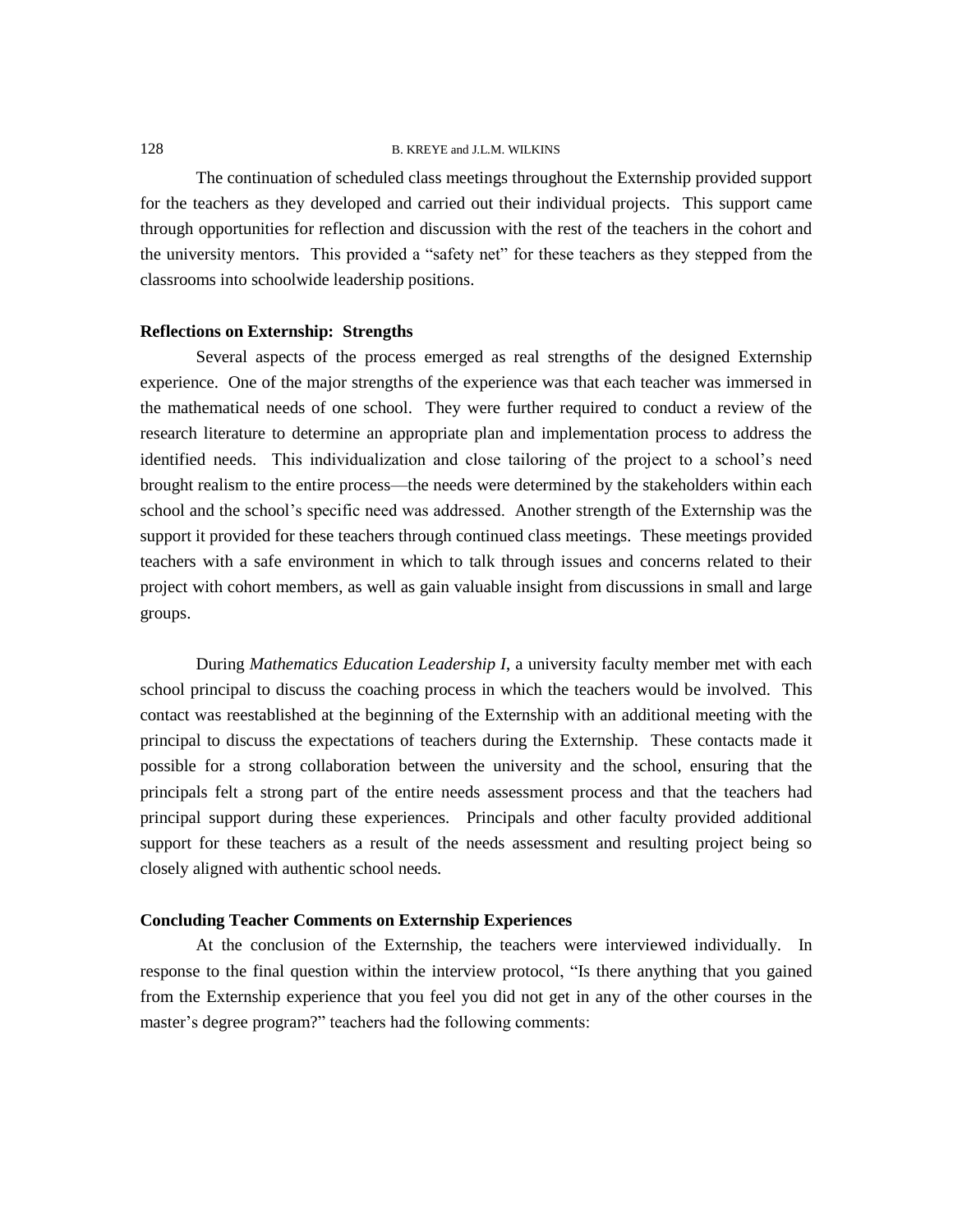- "The Externship is a must. I think if we didn't have that, you almost deprive teachers of  $\bullet$ the experiences. I think for me the light bulb may not have really come on about what this really is until I was really engaged in it."
- "You don't get that experience out working in the school until you are there. You can talk about it in the classroom all you want, but I don't think you actually understand it until you get out there and work and experience it, like we [did]. We actually had to be a Mathematics Specialist and do those jobs. I think that is when you learn the most."
- "To integrate it all into realistic classroom settings in the school itself and to work with the teachers and the kids made it more meaningful and made it more realistic and more integrated. It made that wholeness to it and that was what I was hoping for, putting all the pieces together."
- "It is one thing to talk about and learn about it in your own class, it is another to have to  $\bullet$ put yourself out to your grade level or to a department or whatever, and another level to do something for a whole school situation. I really think that the Externship has got to be a critical component of the program. There is no way that you can get that kind of experience inside a classroom no matter how good your instructors are. That hands-on experience is so much more valuable than just being told how to go out and do it."
- "You can read about stuff, but if you don't do it, you don't really learn it. I learned that I  $\bullet$ knew more than I thought I did which has helped, but I also learned that everyone doesn't know as much as I assumed they do. That was a bigger eyeopener and [something] you cannot learn in a book."
- "It is the hands-on experience: you can tell me, but until I get out there and do it myself,  $\bullet$ I am not going to know exactly how it works or exactly what it is supposed to look like. You can't just sit and listen about it."

These responses capture the teachers' feelings about the importance of having time set aside in which to apply the skills and concepts learned. Twelve of the seventeen teachers specifically mentioned the value of being able to apply what they had learned throughout the program during this Externship experience. Based on the comments of these prospective Mathematics